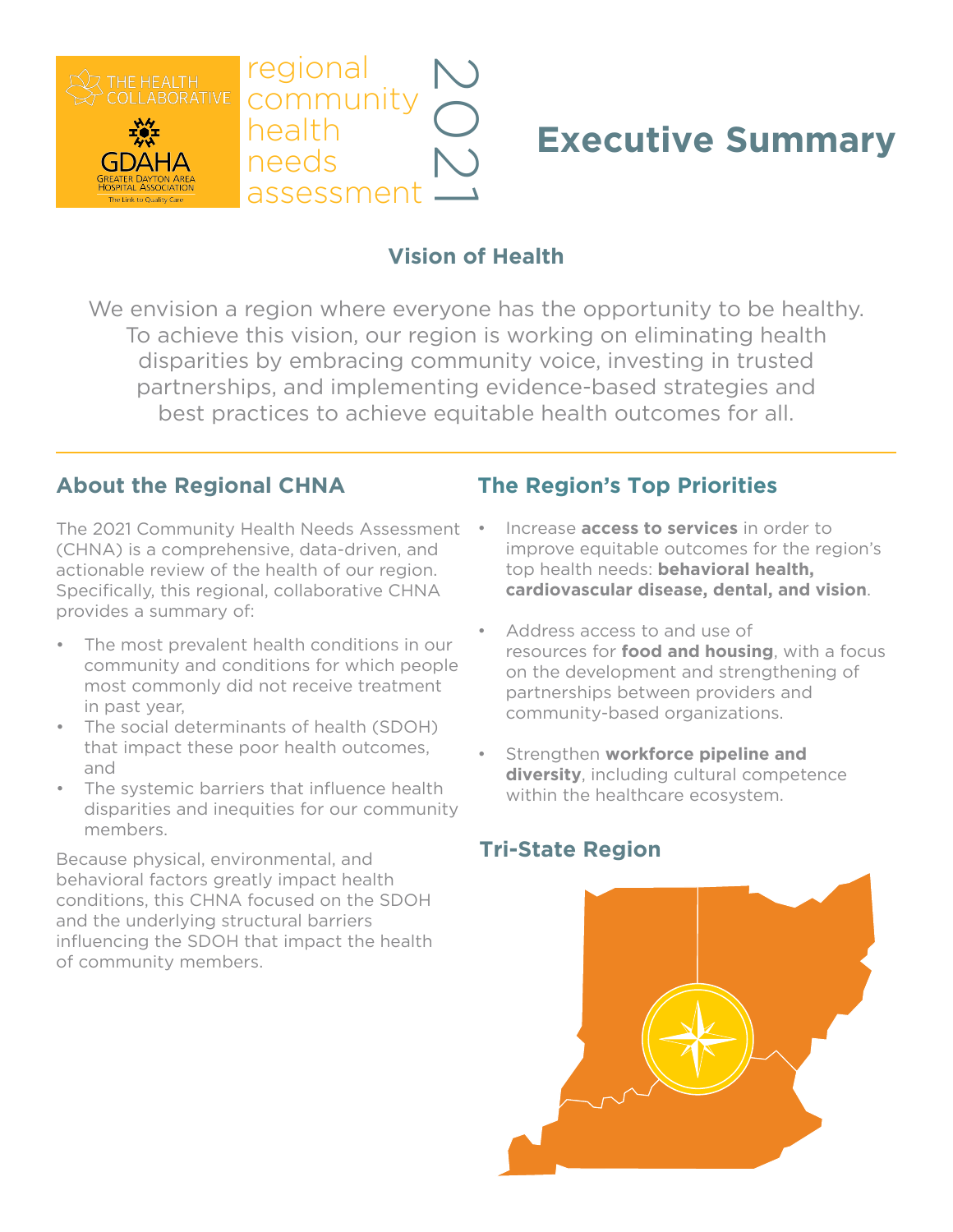#### **Health Conditions Most Prevalent and Commonly Untreated in Past Year**

- **• Cardiovascular-related Conditions**  (i.e., hypertension)
- **• Mental Health**  (i.e., Anxiety and Depression)
- **• Dental**

#### **Populations Experiencing Significant Disparity Related to Multiple SDOH:**

Individuals who identify as:

- Black/African American
- American Indian/Alaskan Native, Asian, Hawaiian/Pacific Islander or another race (other than Black, multi-racial or White)
- Individuals with lower levels of education
- Individuals with disabilities
- Individuals without health insurance
- Veteran or active-duty

# **Systemic Barriers to Improving Health in the Region**

- Structural racism
- High-cost healthcare system
- Structural divide between care systems

# **Structural Barriers to Improving Health Throughout the Region**

- Limited diversity in workforce
- Lack of cultural relevancy
- Lack of effective cross-sector collaboration
- Community member distrust in the healthcare ecosystem

# **Other Prevalent Health Conditions**

- **• Arthritis**
- **• Lung/Respiratory Health**
- **• Maternal Health Concerns**
- **• Prevention-related Health Needs**

# **Other Conditions Commonly Untreated in Past Year**

**Healthcare Access** 

- **• Vision**
- **• Allergy**
- **• Arthritis**
- **• Maternal Health Concerns**

# SDOH Driving Regional Health

#### **and Quality** Perceptions of quality **Education Access**  of care available **and Quality** Ease of finding Perceptions of quality desired healthcare professional of education and Ease of navigating healthcare childcare available costs **Economic Stability**  • Housing HÎHÊ stability • Food security **Neighborhood and Built Environment** • Access to reasonable **Social and**  transportation **Community Context** • Access to reliable • Having someone to phone/internet talk to • Access to parks • Feeling connected to community

### **Next Steps**

The 2022-2024 Regional Community Health Improvement Plan (CHIP) will align with state and national priorities to achieve a shared vision of improved health for the region. Targeted strategies will be developed by a group of collaborative stakeholders to achieve universal regional health goals. The CHIP will provide an actionable roadmap of evidence-based strategies that cross sectors to address the top health needs and priorities as identified in the CHNA and can be implemented by hospitals, local health departments, community health centers, community-based organizations, and additional sectors in our community.